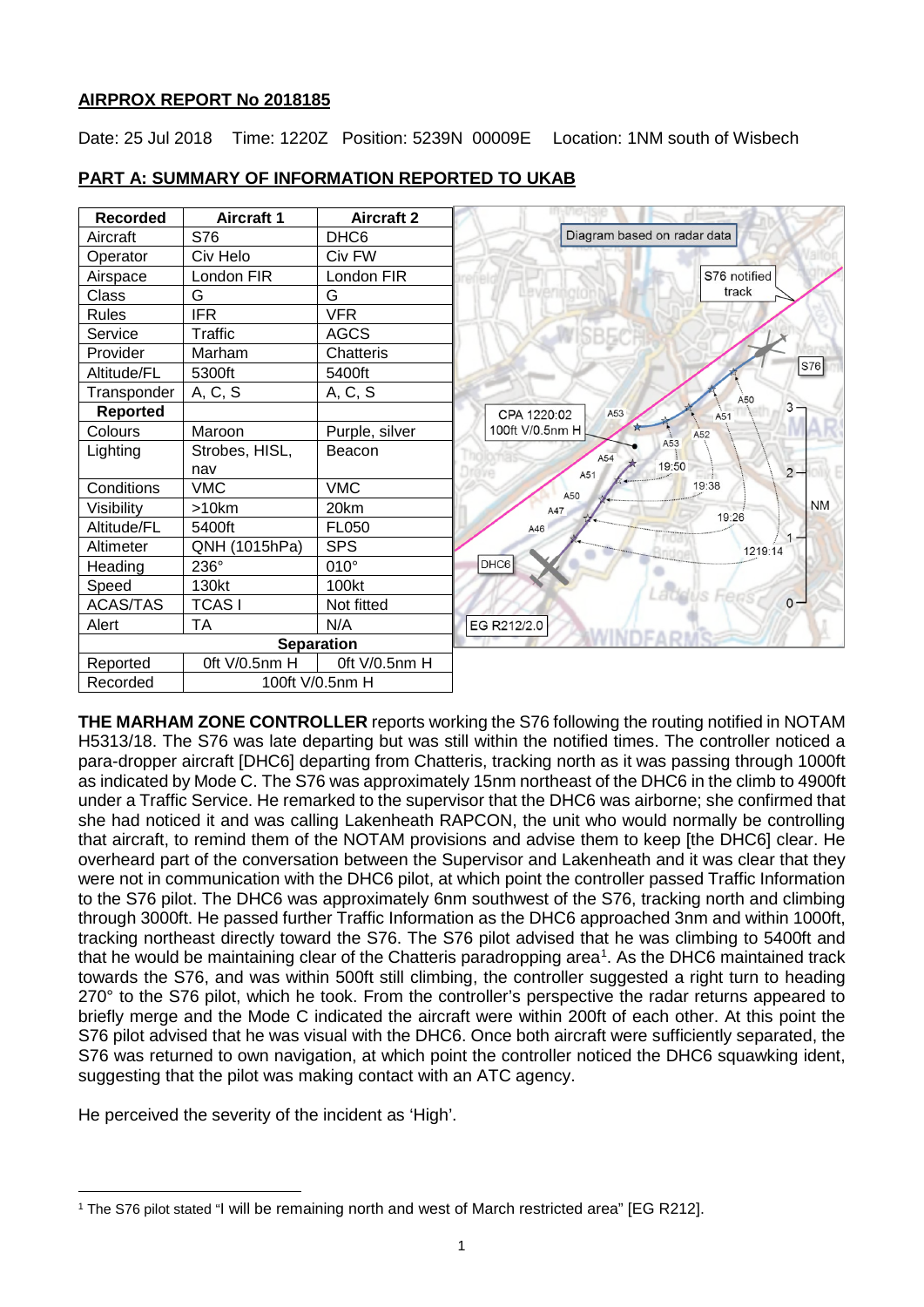**THE MARHAM SUPERVISOR** reports that she had seen the para-dropping aircraft get airborne from Chatteris and take up a north-northeasterly profile but had not seen it squawk ident to indicate it was talking to Lakenheath. She called Lakenheath to ask if they were speaking to the DHC6 pilot and if they were aware of the NOTAM. Lakenheath were aware of the NOTAM and she reminded them of the separation they were 'required' to maintain against the S76 unless they received co-ordination from Marham. The DHC6 continued to head towards the S76 and she heard the Zone Controller call the traffic and subsequently give a suggested turn to avoid the DHC6. The supervisor called Lakenheath and requested that they ask the DHC6 pilot to call RAF Marham once they had landed to discuss the incident. The pilot called and she asked him if he was aware of the S76 and enquired as to why he took so long to call Lakenheath. His response was that he was aware of the S76 inbound earlier on in the day, and the reason for him delaying his call to Lakenheath was due to him being distracted by the passengers in the back of the aircraft.

**THE S76 PILOT** reports in the cruise heading southwest. The crew were aware of a TCAS contact in the 10 o'clock position about 500ft below and climbing at a range of about 4nm. The Marham controller provided Traffic Information and informed them that the aircraft was heading northeast, which would be crossing their track. The S76 pilot made a conscious decision to climb above the notified RLLC in order to gain vertical separation and to remain clear of a scattered cloud layer between them and the other traffic, to allow visual identification should it continue its climb. The crew considered the other aircraft to be to the left of their track but not head on and therefore understood that it would turn right in order to give way. However, it became clear that they were closing with the aircraft quite quickly and altitude separation was reducing. Nav mode was decoupled and the handling pilot engaged heading mode and started a right turn at which point a TCAS TA alerted. Marham radar then provided avoiding action with a further right turn onto heading 330°. At that point the non-handling pilot saw the other aircraft, level with them at a range of about 0.5nm, which passed behind. The pilot noted that the scattered cumulous cloud layer prevented earlier visual identification. The aircraft in question was believed to be a parachute dropping aircraft operating from Chatteris Microlight Site.

He assessed the risk of collision as 'Medium'.

**THE DHC6 PILOT** reports that as he passed FL050 a helicopter came into his field of view from behind the instrument panel, in the left 11 o'clock at a range of 0.5nm moving from right-to-left. He recognised it immediately and initiated a turn to the right to increase separation whilst simultaneously calling Lakenheath. He found that they had been calling him blind for several mins, attempting to warn him that he was heading towards the S76. The pilot noted that this was his  $8<sup>th</sup>$  flight of the day, that he had been distracted by unrelated domestic concerns and that he had forgotten to establish contact with Lakenheath.

He assessed the risk of collision as 'Low'.

#### **Factual Background**

The weather at Marham was recorded as follows:

METAR EGYM 251250Z 01005KT CAVOK 26/13 Q1017 BLU NOSIG= METAR EGYM 251150Z 33007KT CAVOK 26/12 Q1017 BLU NOSIG=

NOTAM H5313/18 regarding the S76 task consisted of the following information:

|                         | A HEL FLIGHT TASK NO 151 WILL TAKE PLACE ROUTING |  |                                                                       |      |  |
|-------------------------|--------------------------------------------------|--|-----------------------------------------------------------------------|------|--|
| WPT6 DEP VCY ANMER HALL |                                                  |  | 524900N 0003400E ETD 1150                                             |      |  |
| WPT7 VCY CONINGTON      |                                                  |  | 522800N 0001500W                                                      | 1205 |  |
| WPT8 VCY OLNEY          |                                                  |  | 520900N 0004100W 1216                                                 |      |  |
| WPT9 VCY BRIZE          |                                                  |  | 514300N 0011700W 1232                                                 |      |  |
| WPT10 VCY SWINDON       |                                                  |  | 513600N 0014700W 1241                                                 |      |  |
|                         | WPT11 ARR VCY RAY MILL FARM                      |  | 512500N 0020600W ETA 1249                                             |      |  |
|                         |                                                  |  | IN ACCORDANCE WITH UK AIP ENR, A LOW LEVEL CORRIDOR WILL BE ACTIVE 15 |      |  |
|                         |                                                  |  | MIN PRIOR TO ETD FROM DEP LOCATION AND 15 MIN PRIOR TO EACH           |      |  |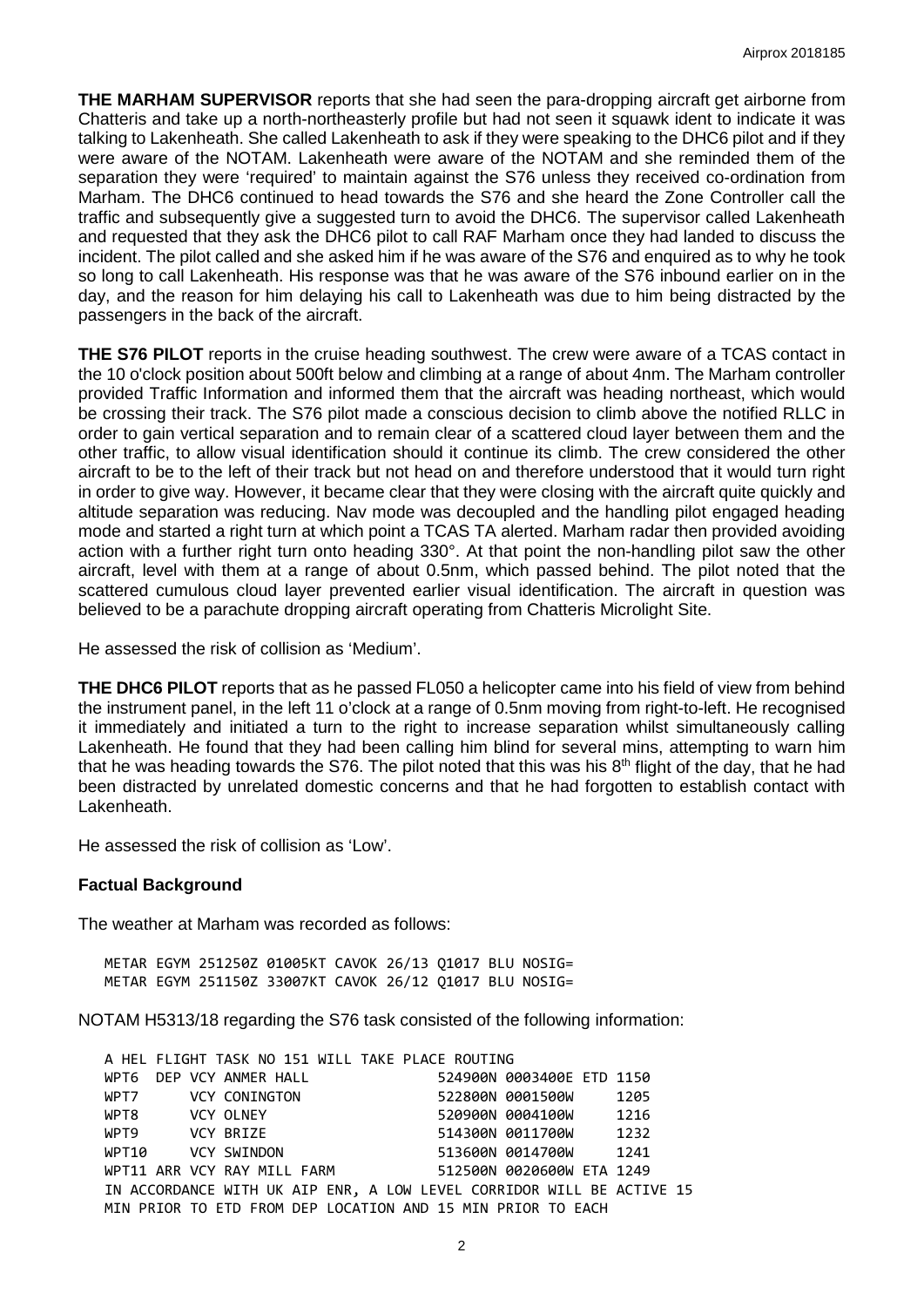CHECKPOINT UNTIL 30 MIN AFTER ETD OF EACH CHECKPOINT AND 30 MIN AFTER ETA AT ARR LOCATION. MIL ACFT SHALL OPR IN ACCORDANCE WITH MILITARY AVIATION AUTHORITY REGULATORY ARTICLES. CIV ACFT OPR NEAR THE ROUTE SHOULD MAINTAIN ADEQUATE SEPARATION FROM THE HEL. DUE TO THE APPROACH AND DEPARTURE PROFILE OPERATORS ARE STRONGLY ADVISED TO REMAIN AT LEAST 2NM RADIUS AND 1000FT AGL CLEAR OF THE DEPARTURE AND DESTINATION LOCATIONS DURING PUBLISHED ACTIVE PERIODS. INFO ON THE PROGRESS OF THIS FLT MAY BE OBTAINED FM SWANWICK (MIL) AND THE FOLLOWING NOMINATED AERODROMES/ATS UNITS: BRIZE NORTON **OXFORD** WITTERING MARHAM FOR INFO AIC Y009/2018. TIMINGS, HGT AND ROUTE ARE APRX AND MAY CHANGE DUE TO WX OR OTHER REQUIREMENTS. 2018-07-0823/AS3 LOWER: Surface UPPER: 5,000 Feet AMSL FROM: 25 Jul 2018 11:35 GMT (12:35 BST) TO: 25 Jul 2018 13:20 GMT (14:20 BST)

Regulations pertaining to Royal Low Level Corridors (RLLCs) are as follows:

#### 1) **AIC Y 009/2018**[2](#page-2-0) states:

Controlled Airspace is not normally established for Royal Flights in helicopters, but a degree of protection is provided by the establishment of a Royal Low Level Corridor (RLLC).

Pilots of civil aircraft operating near the published route should keep a good lookout and maintain adequate separation from the Royal Helicopter.

2) **Military ATM regulations** pertaining to RLLC are contained in RA3237 (Royal Low Level Corridors) and RA3228 (Separation Standards). RA3237 states:

1. **Air Traffic Services (ATS)**. Prior to entering, and when operating inside, RLLCs, controllers and AS[3](#page-2-1) operators should ensure that the military AS is in receipt of an ATS (either under Visual Flight Rules (VFR) or Instrument Flight Rules (IFR)) from:

- a. The same Air Traffic Control (ATC) unit that is controlling the Royal Helicopter, or;
- b. Another ATC unit that has established radar contact with the Royal Helicopter.

2. **Separation Standards.** In addition to the requirements of RA 3237(1) para 1, standard separation **should** be applied between military AS and the Royal Helicopter in accordance with RA 3228 [Separation Standards], with the following exceptions:

a. Light aeroplanes and helicopters operating under VFR with an Indicated Air Speed of 140 kt or less **should** be provided with sufficient traffic information to assist the military AS operator to keep well clear of the Royal Helicopter, or;

b. Military AS operating VFR above 140 kts with the approval of the Royal Helicopter Commander.

3. Civilian pilots flying near the route must keep a good look out and maintain adequate separation from the Royal Helicopter

l

<span id="page-2-0"></span><sup>2</sup> Reproduced at Annex A.

<span id="page-2-1"></span><sup>&</sup>lt;sup>3</sup> Air System.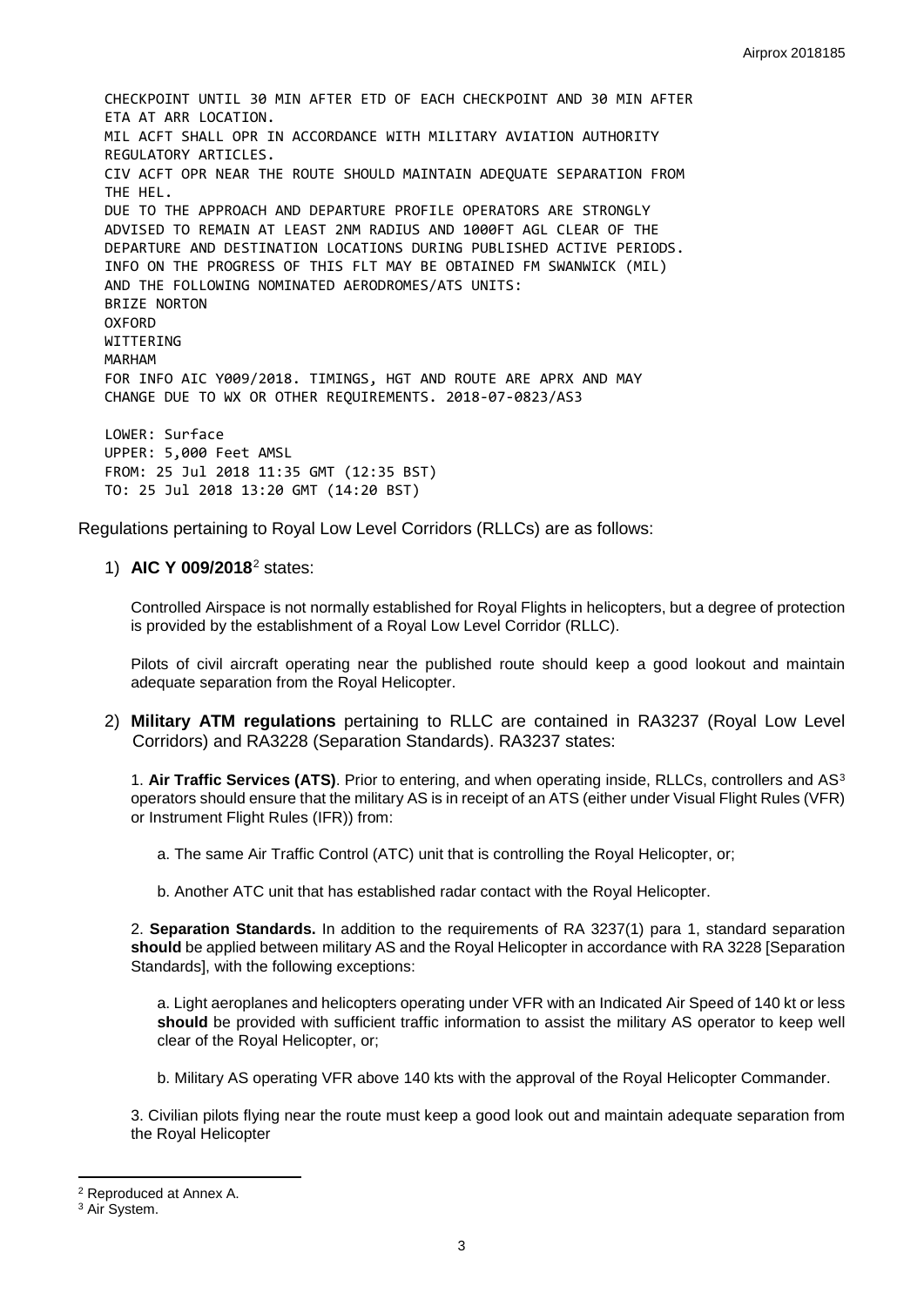4. Additional guidance material can be found in the UK Aeronautical Information Publication (AIP) ENR 1.1 paragraph 4.4 Royal Flights.

3) MAA RA3228 does not contain separation criteria between VFR flights in Class G. The following information is contained at paragraph 3 and 11:

In Class G airspace, lateral separation between AS is ultimately the responsibility of the pilot; however, when providing a Deconfliction Service, controllers should provide information and advice aimed at achieving the lateral separation standards defined in CAP 774, UK Flight Information Services.

In Class G airspace, vertical separation between AS is ultimately the responsibility of the pilot; however, when providing a Deconfliction Service, controllers should provide information and advice aimed at achieving the separation standards defined in CAP774, UK Flight Information Services.

4) UK RAF ATSUs were issued with the following direction by the Deputy BM Force Commander on 4<sup>th</sup> January 2018:

…, all military ATCOs at RAF units are to refresh themselves on the pertinent regulations at the UK AIP ENR 1.1 Gen 4.4.3 and RA3237. You will note that the wording of the 2 regulations is slightly different, although the intent remains the same. The MAA will investigate this but, until there is clarity, the separation standards described in the extract from the UK AIP below are to be applied:

Royal helicopter flights will be afforded the protection of a Royal Low Level Corridor (RLLC). A RLLC is marked by a series of check-points and will be promulgated by Notification Message. These check-points, approximately 20 minutes flying time apart, will coincide with turning points. The Notification Message will indicate the ETDs/ETAs for given check-points. Within the RLLC, protected sectors applying to military aircraft only are established extending 5 nm either side of the helicopter's intended track and from ground level to 1000 ft above the maximum cruise altitude. Military flying within these sectors is strictly controlled and, such aircraft, with the exception of military light aircraft and helicopters with an IAS of 140 kt or less, are to maintain a lateral separation of at least 5 nm from the Royal Helicopter. This may be reduced to 3 nm subject to the military ATC conditions for reduced radar separation being met. Military light aircraft or helicopters, with an IAS of 140 kt or less, and civilian pilots flying near the route should keep a good look out and maintain adequate separation from the Royal aircraft.

An auditable record of ATCOs' compliance with this direction is to be retained at units.

5) The UK AIP[4](#page-3-0) states as follows:

 $\overline{\phantom{a}}$ 

4.4.3.1 CAS-T is not normally established for Royal Flights in helicopters.

4.4.3.2 Royal helicopter flights will be afforded the protection of a Royal Low Level Corridor (RLLC). A RLLC is marked by a series of check-points and will be promulgated by Notification Message. These check-points, approximately 20 minutes flying time apart, will coincide with turning points. The Notification Message will indicate the ETDs/ETAs for given check-points. Within the RLLC, protected sectors applying to military aircraft only are established extending 5 nm either side of the helicopter's intended track and from ground level to 1000 ft above the maximum cruise altitude. Military flying within these sectors is strictly controlled and, such aircraft, with the exception of military light aircraft and helicopters with an IAS of 140 kt or less, are to maintain a lateral separation of at least 5 nm from the Royal Helicopter. This may be reduced to 3 nm subject to the military ATC conditions for reduced radar separation being met. Military light aircraft or helicopters, with an IAS of 140 kt or less, and civilian pilots flying near the route should keep a good look out and maintain adequate separation from the Royal aircraft.

A definition of 'adequate separation', as used throughout these regulations, could not be found in terms of a range and/or altitude separation.

<span id="page-3-0"></span><sup>4</sup> ENR 1.1 General Rules, 4.4.3 Royal Flights In Helicopters, ENR 1.1-28 and 1.1-29.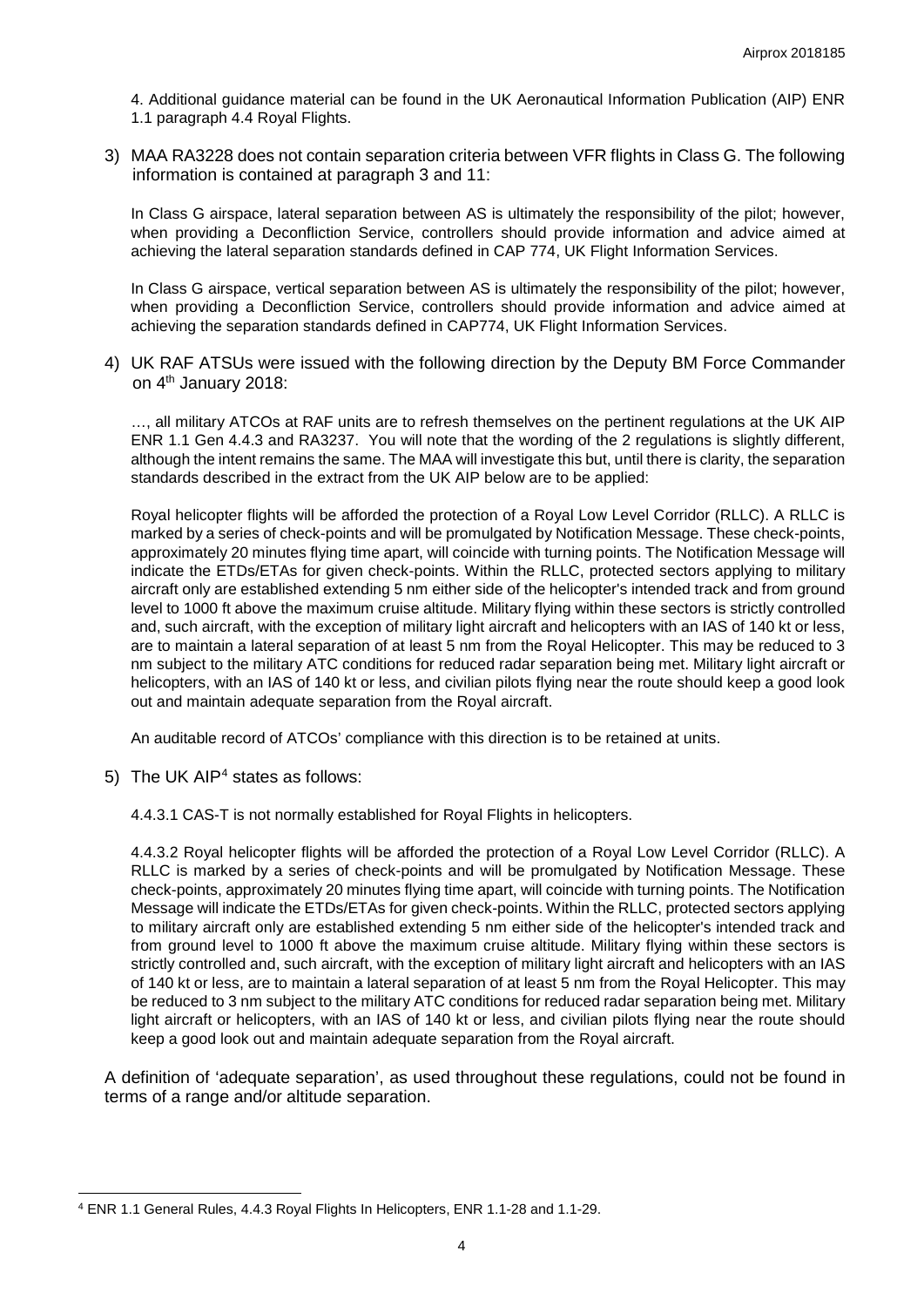# **Analysis and Investigation**

# **Military ATM**

The S76 pilot had established a Traffic Service with Marham Zone when, about 3min prior to the incident, the Marham Zone Controller noted a para-dropping aircraft (the DHC6) climbing out of Chatteris, heading toward the S76. The Marham Supervisor contacted Lakenheath, who they expected to be working the DHC6. It became apparent during this conversation that Lakenheath were not working the DHC6 and the Marham Zone controller issued Traffic Information to the S76 pilot on 3 occasions. The final piece of Traffic Information was passed with a suggested heading to avoid the DHC6 and appears to have coincided with the S76 pilot receiving a TCAS TA.

The Lakenheath Approach Controller reported that, having noted the paradropping aircraft get airborne from Chatteris, they expected the pilot to call on frequency when passing 2000ft which was the standard procedure. When this did not happen, and aware of the growing confliction, the Lakenheath Approach Controller made numerous attempts to contact the DHC6 pilot including broadcasting on VHF Guard. Shortly afterwards, the Short-Term Conflict Alert alarmed, and the DHC6 pilot contacted Lakenheath.

Figures 1-5 show the positions of the S76 and the DHC6 at relevant times in the lead up to and during the Airprox. The screen shots are taken from a replay using Swanwick radars, which are not utilised by Marham Zone or Lakenheath Approach, and are not representative of the pictures available to the controllers.

At 1217:37 (Figure 1), the Marham Supervisor contacted Lakenheath to ascertain the intentions of the DHC6 pilot. Separation at this point was just over 11nm.



At 1218:33 (Figure 2), the Marham Zone Controller first passed Traffic Information to the S76 pilot. Separation was about 6.5nm laterally and 900ft vertically.

Traffic information was updated at 1219:18 (Figure 3), by which time the recorded separation had decreased to about 3.5nm and 500ft.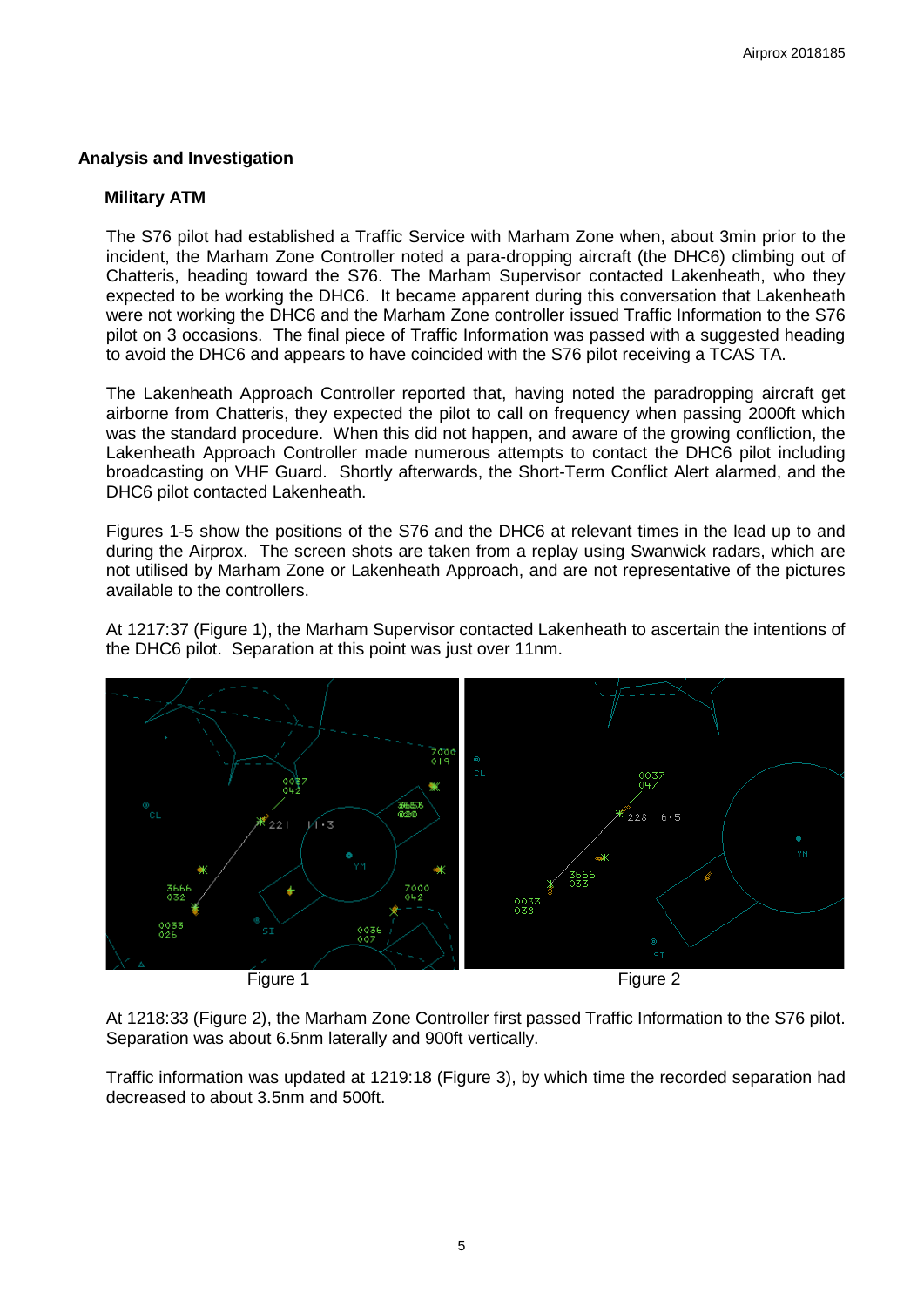

Traffic information was again updated some 20sec later at 1219:41 (Figure 4). This was accompanied by a suggested heading change onto 300° and appears to have coincided with the S76 pilot receiving a TCAS TA.

CPA occurred at 1220:06 (Figure 5), measured at 0.5nm lateral and 100ft vertical separation.



Figure 5 - CPA

Both the Marham Zone Controller and Supervisor recognised that there was a potential for confliction prior to the event and both took steps to rectify the situation. The attempt by the Marham Supervisor to resolve the situation was sound, based on the expectation that the DHC6 pilot was speaking to Lakenheath as usual. Once it became apparent that Lakenheath was not working the DHC6, the Marham Zone Controller passed timely, accurate and correctly updated Traffic Information. Whilst deconfliction advice should not normally be passed under a Traffic Service the actions of the Marham Zone Controller were appropriate under Duty of Care.

# **UKAB Secretariat**

The S76 and DHC6 pilots shared an equal responsibility for collision avoidance and not to operate in such proximity to other aircraft as to create a collision hazard<sup>[5](#page-5-0)</sup>. If the incident geometry is considered as head-on or nearly so, then both pilots were required to turn to the right<sup>[6](#page-5-1)</sup>.

l

<span id="page-5-0"></span><sup>5</sup> SERA.3205 Proximity.

<span id="page-5-1"></span><sup>6</sup> SERA.3210 Right-of-way (c)(1) Approaching head-on.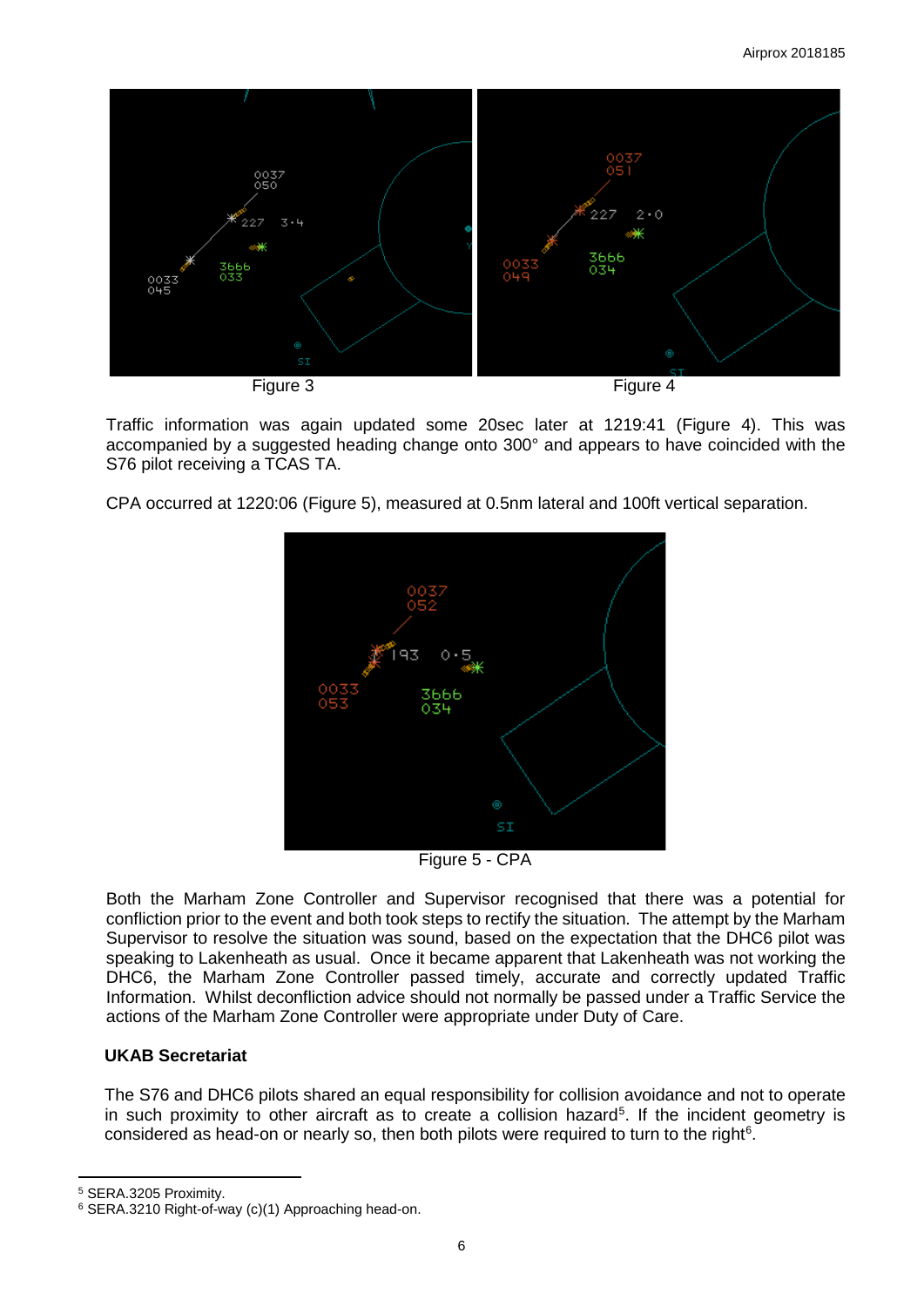### **Summary**

An Airprox was reported when an S76 and a DHC6 flew into proximity at 1220hrs on Wednesday 25<sup>th</sup> July 2018. Both pilots were operating under VFR in VMC, the S76 pilot in receipt of a Traffic Service from Marham Zone and the DHC6 pilot in receipt of an AGCS from Chatteris at the time of the Airprox.

## **PART B: SUMMARY OF THE BOARD'S DISCUSSIONS**

Information available consisted of reports from both pilots, a transcript of the relevant R/T frequency, radar photographs/video recordings, reports from the air traffic controllers involved and a report from the appropriate ATC authority.

Members first discussed the regulations concerning RLLCs. The S76 pilot was operating with a NOTAM in place to detail his route and timings. The flight departed about 21min later than planned, but still within the timing criteria for an RLLC as detailed in the NOTAM and AIC Y 009/2018. The Board noted that after the S76 had departed, the Marham controller detected the DHC6 climbing out of Chatteris airfield and became increasingly concerned as the separation between the 2 aircraft reduced. ATSU landline contact was established with Lakenheath and members were informed that the following comment was made by the Marham Supervisor to a Lakenheath controller:

### '*Ok if you can keep trying to call him because he's now about to burst the bubble, he's within five miles and three thousand feet unless coordinated.*'

The Board surmised that the Marham ATSU was attempting to maintain the separation stipulated within the RLLC regulations for military aircraft travelling at greater then 140kt. In fact, being a civilian aircraft, no such separation was required other than 'adequate separation' as judged by the pilots involved. Members also surmised that the Marham ATSU personnel reacted in that manner because they had either not been adequately trained in the nuances of civilian aircraft operating in the vicinity of an RLLC, or routinely applied military separation criteria to the civilian DHC6, which operated frequently in that area. A Board advisor noted that although control procedures for Royal Flights used to be taught at the Central Air Traffic Control School at Shawbury, this was no longer the case and that such training and experience was now gained once the controller arrived at their unit, under OJTI. The Board considered that the decentralisation of this training could lead to a lack of standardisation in such circumstances and, as appeared to be the case with this incident, local variation. Members also observed that current regulation could be considered as placing military controllers in an invidious situation, on the one hand applying positive control to military aircraft in order to achieve a 'separation minima' whilst, on the other hand, watching as a civilian contact approached ever closer to a Royal Helicopter flight until the pilot manoeuvred to achieve 'adequate separation'; a military controller would have to apply separation minima to a military aircraft travelling at 240kt but not to an aircraft on the civilian register travelling at the same speed and in the same circumstances.

Members then observed that the regulations concerning RLLCs were contained in 3 locations, the UK civilian AIP, MAA regulatory publications, and AIC Y 009/2018, although it was noted that the AIC was essentially a restatement of the UK AIP entry with the addition of guidance material for civilian aircraft 'Operating within the RLLC'. The picture was further complicated by the differing requirements laid on military and civilian controllers, military and civilian pilots and the mix of aircraft by type and speed. The Board spent some time discussing the degree to which the regulations achieved the desired aim of providing protection for Royal Helicopter flights and agreed that, as they stood, the regulations introduced more ambiguity and complexity than clarity. Of more concern, members felt that the RLLC regulations had not given sufficient consideration to overarching Rules of the Air requirements within SERA. For example, the pilot of an aircraft observing another converging from the left is required to maintain course and speed such that the pilot of the other aircraft can give way safely, even if the other pilot (on the left) is conducting a Royal Helicopter flight. More importantly, the pilot on the left of 2 converging aircraft cannot assume that the other pilot has seen him and, in the case of Royal Helicopter Flights, will climb or descend to maintain 'adequately separation' - they must give way to the aircraft on the right. Members agreed that, for RLLCs, the AIC and UK AIP both implied that the onus on not flying into proximity with a Royal Helicopter flight rested entirely on the other pilot, whereas, under SERA,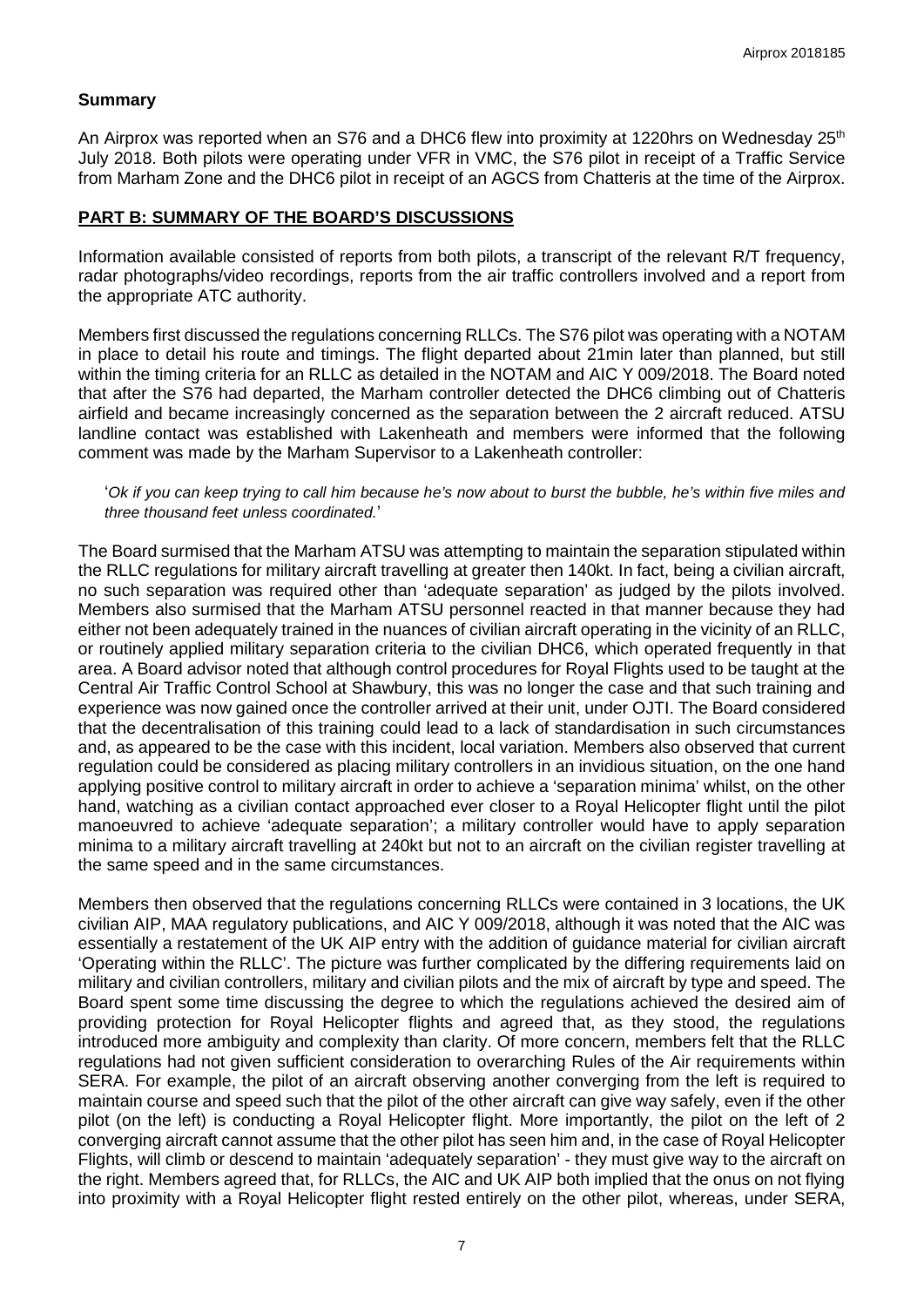this was not the case. However, members commented that even if Royal Helicopter flights were afforded an ORS4 exemption from giving-way under SERA, the pilot of the other aircraft would then have to be able to identify that the aircraft he was converging with was a Royal Helicopter Flight in order to give way and ensure 'adequate separation'. Overall, members felt that the complexity of the traffic-mix in Class G airspace, the timing criteria for RLLC activation and variable EC equipage of civilian aircraft was such that this could not reasonably be achieved routinely or reliably. Moreover, pilots' assessments of 'adequate separation' might not match the expectations of the Royal Helicopter pilots, and so this introduced a further element of ambiguity regarding the decision about whether avoiding action was required. Controller members also questioned how a prescribed separation between a Royal Helicopter and a military fast-jet would be achieved if both were operating under a FIS provided by a civilian controller, where military separation criteria for Royal Helicopter flights did not apply. In the absence of temporary controlled airspace for Royal Helicopter flights, members agreed that the current arrangement of RLLCs was wholly unsatisfactory and resolved to recommend that 'The CAA review current regulation concerning RLLCs'.

[Post-meeting note: NOTAM B2358/18 advises the cancellation of AIC Y 009/2018, as follows:

- Q) EGXX/QAFXX/IV/NBO/E/000/999/5504N00500W999
- B) FROM: 18/11/21 09:44
- C) TO: PERM
- E) AIC Y009/2018 ROYAL HELICOPTER FLIGHTS. AIC CANCELLED

This cancellation removes the guidance material at section 3 of the AIC concerning civilian aircraft 'Operating within the RLLC' but the Board's concerns regarding UK civilian AIP and MAA regulations for RLLCs remained; therefore, the recommendation was unchanged.]

Turning to the actions of the pilots, members then discussed the events leading up to the Airprox. The S76 pilot was operating under a Traffic Service and was passed Traffic Information on the converging DHC6 at 5½nm, 2½nm and 2nm, at which point the Marham controller also suggested a heading for an avoiding-action turn to the right. It was noted that the controller's Traffic Information calls had referred to the DHC6 position using cardinals rather than clock code, which was not standard procedure, and controller members wondered whether this may have meant that the S76 pilot had not realised that the DHC6 was approaching head-on. After a short debate, the Board concluded that this may indeed have been a factor given that the S76 pilot had observed that the DHC6 was in the 10 o'clock position on his TCAS and heading northeast as they closed. In this respect, members noted that TCAS displays show relative bearing of other traffic and that this information is often subject to error due to signal multipathing around the receive antennae. Closing geometry of other traffic can only be derived from close monitoring of the display, an activity not always compatible with flying the aircraft.

Noting that the S76 pilot had continued to climb after he had been informed in the first Traffic Information call that the other aircraft was a 'para-dropping aircraft operating out of Chatteris', some members thought he could have deduced that the DHC6 was also climbing (in order to reach drop-height), and that the S76's TCAS would also have provided indications in that regard. As a result, they wondered whether it would have been better for the S76 pilot to have levelled off or even descended. However, the S76 pilot could not have known to what altitude the DHC6 pilot planned to climb, or his planned track, and with a scattered cloud layer below the S76, a climb to increase the safety buffer until the S76 pilot saw the DHC6 was considered to be a reasonable course of action. Notwithstanding, members observed that the S76 pilot had established only a relatively low rate of climb (about 300fpm), and some members opined that a higher rate of climb may have been more effective.

Finally, members discussed whether the S76 pilot had had sufficient SA to act sooner and with more dynamism. Traffic Information had stated that the other aircraft was '… southwest … tracking northeast …' which, although non-standard, was felt to be sufficient to have indicated that the traffic was a factor. The S76 pilot recognised this and decided to remain above the scattered cloud and climb. However, because of his low rate of climb, members felt that the S76 pilot could also reasonably have turned right at an earlier stage, perhaps after the second Traffic Information call. In the event, he continued on track until given a turn vector by the Marham controller. After some considerable discussion, the Board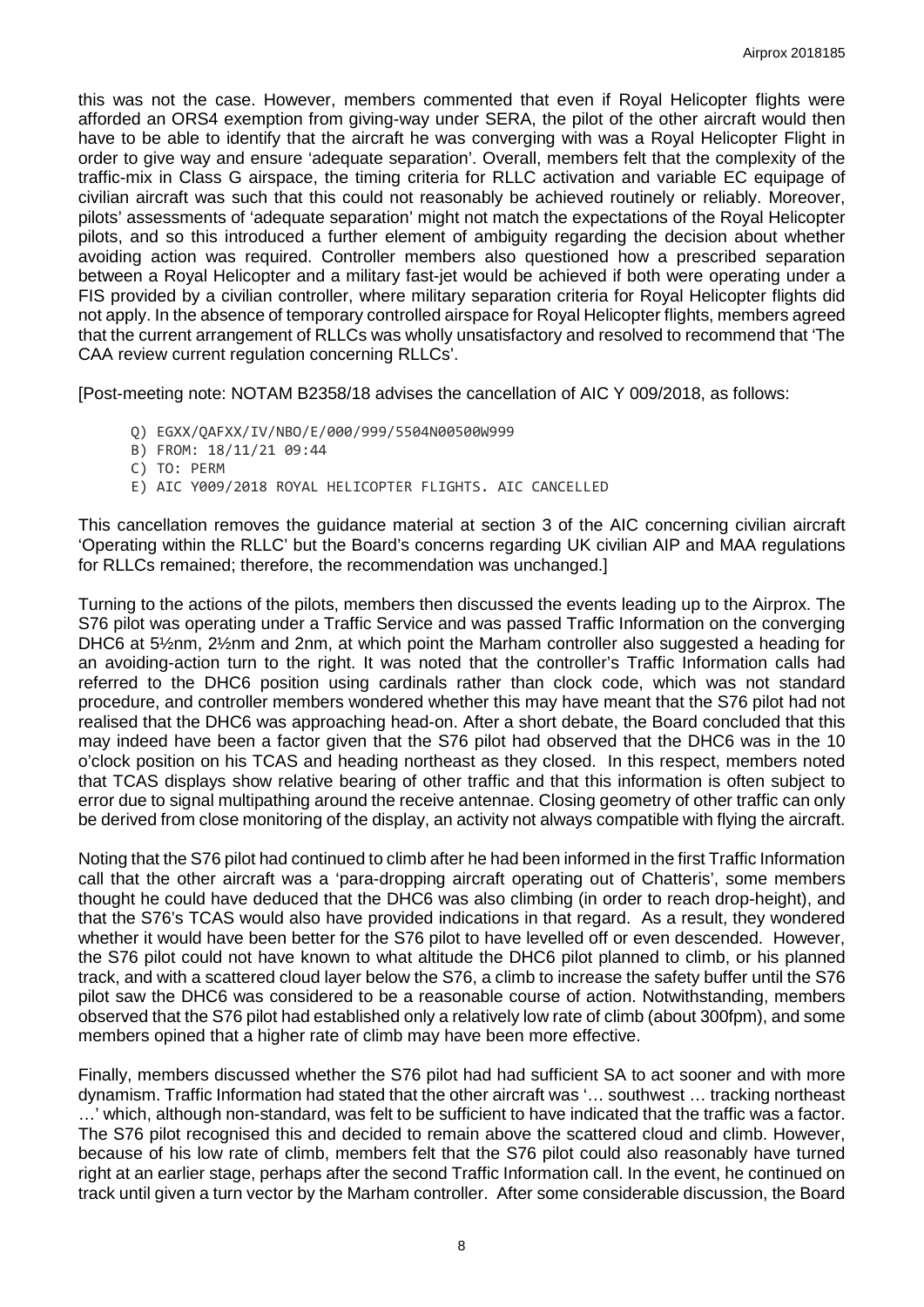agreed that although the issue was finely balanced, they felt that the S76 pilot could have acted in a more timely manner on the Traffic Information passed by Marham, and that this was contributory to the Airprox.

Turning to the DHC6 pilot, members discussed his departure from the parachuting site and observed that although he had not called Lakenheath until later than was normally the case, there was no SOP, LoA or MoU that required him to call by a certain point or altitude. Notwithstanding, the Board noted that the DHC6 pilot's late call to Lakenheath had prevented the opportunity for the barrier of ATC surveillance to be applied, and members agreed that this was also a contributory factor. In this respect, the Board was heartened to learn that the parachuting school had addressed the situation and was in the process of reviewing their SOPs to include an agreed height at which to contact Lakenheath. Members then discussed whether the DHC6 pilot had maintained 'adequate separation' from the Royal Helicopter flight but again commented that a definition of 'adequate separation' could not be found. Some members felt that the separation at CPA was such that the DHC6 pilot had not maintained adequate separation, whilst others felt that, at 0.5nm, separation had been adequate, and that the term only served to confuse the situation.

Finally, the discussion turned to the actions of the Lakenheath controller and members applauded his repeated efforts to establish contact with the DHC6 pilot. That being said, some questioned the repeated use of VHF Guard frequency in the attempt to do so, and felt that contact would have been more likely by using the local parachuting site's promulgated R/T frequency.

Turning to cause and risk, members agreed that the aircraft were approaching about head-on and that ultimately both pilots were required to turn right, which they did. However, the DHC6 pilot was not aware of the S76 until at a relatively late stage and so was unable to apply an early avoiding turn. In contrast, the S76 pilot had been in possession of sufficient SA and some members felt that by not taking action at an earlier opportunity he had essentially flown into conflict with the DHC6. However, in retrospect it was felt that the S76 pilot had taken some action and so it was unfair to characterise the incident as flying into conflict. As a result, the Board agreed that the incident was probably better described as a conflict in Class G airspace. Notwithstanding, members also unanimously agreed that the S76 pilot had received sufficient Traffic Information and had turned right and seen the DHC6 with sufficient time available that there had been no risk of collision.

# **PART C: ASSESSMENT OF CAUSE AND RISK**

| Cause:                       | A conflict in Class G airspace.                                                                 |  |  |  |
|------------------------------|-------------------------------------------------------------------------------------------------|--|--|--|
| <b>Contributory Factors:</b> | 1. The DHC6 pilot did not change to the Lakenheath frequency at the<br>usual height.            |  |  |  |
|                              | 2. The S76 pilot did not act in a timely manner on the Traffic Information<br>passed by Marham. |  |  |  |
| Degree of Risk:              | C.                                                                                              |  |  |  |
| Recommendation:              | The CAA review current regulation concerning RLLCs.                                             |  |  |  |

Safety Barrier Assessment<sup>[7](#page-8-0)</sup>

l

In assessing the effectiveness of the safety barriers associated with this incident, the Board concluded that the key factors had been that:

<span id="page-8-0"></span><sup>&</sup>lt;sup>7</sup> The UK Airprox Board scheme for assessing the Availability, Functionality and Effectiveness of safety barriers can be found on the [UKAB Website.](http://www.airproxboard.org.uk/Learn-more/Airprox-Barrier-Assessment/)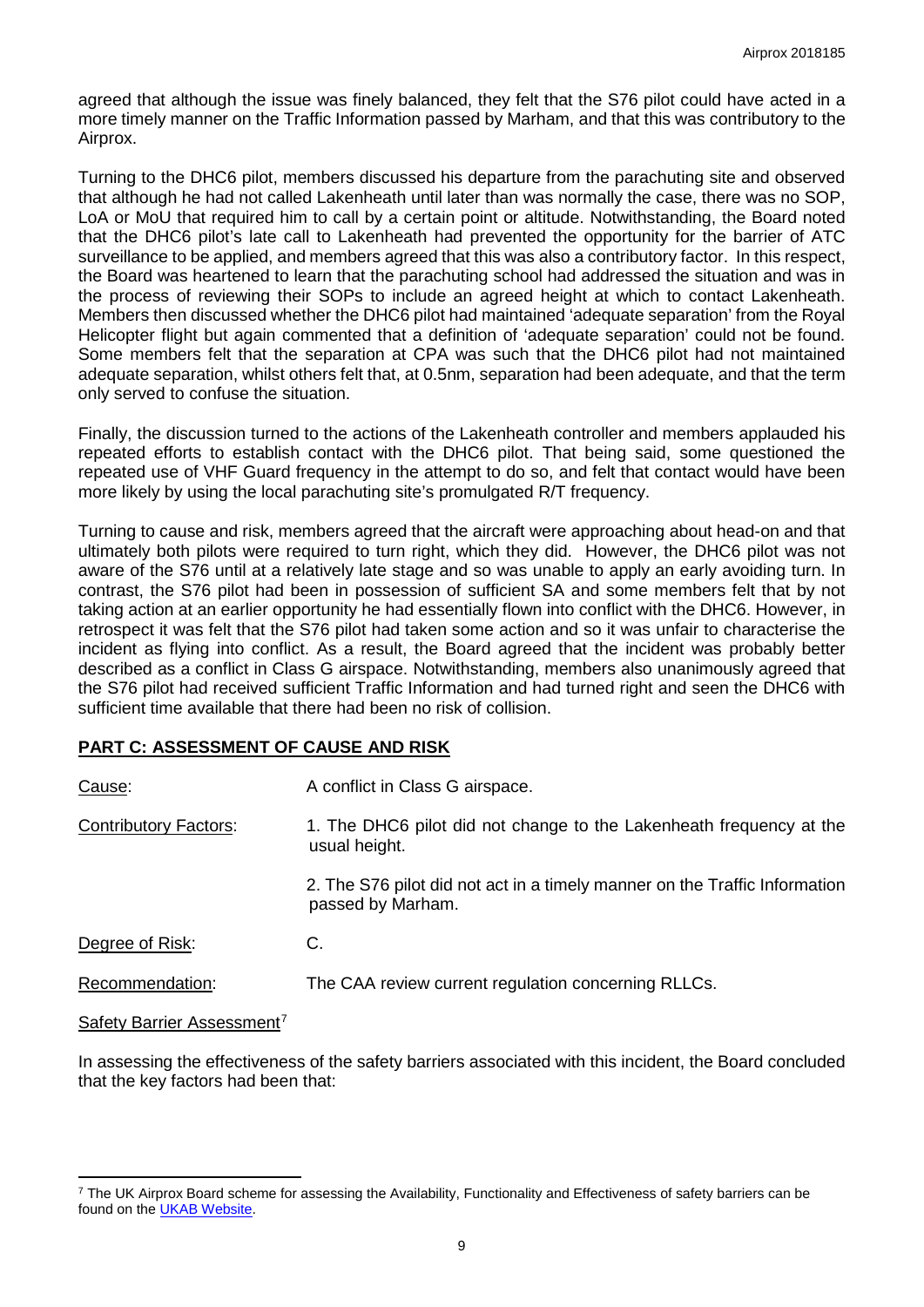## **ANSP:**

**Regulations, Processes, Procedures and Compliance** were assessed as **partially functional**  because the Marham controllers erroneously thought that the civilian aircraft was required to maintain a separation of 5nm from the Royal Helicopter flight.

### **Flight Crew:**

**Regulations, Processes, Procedures, Instructions and Compliance** were assessed as **partially effective** because the DHC6 pilot's R/T contact with Lakenheath was delayed beyond the point at which it would normally occur.

**Tactical Planning** was assessed as **partially effective** because the DHC6 pilot allowed himself to become distracted, which caused his delayed contact with Lakenheath.

**Warning System Operation and Compliance** were assessed as **partially available** but **effective** because only the S76 was equipped with a CWS (TCAS I) but a TA was generated.

**See and Avoid** were assessed as **partially effective** because neither pilot saw the other aircraft until later than desirable.